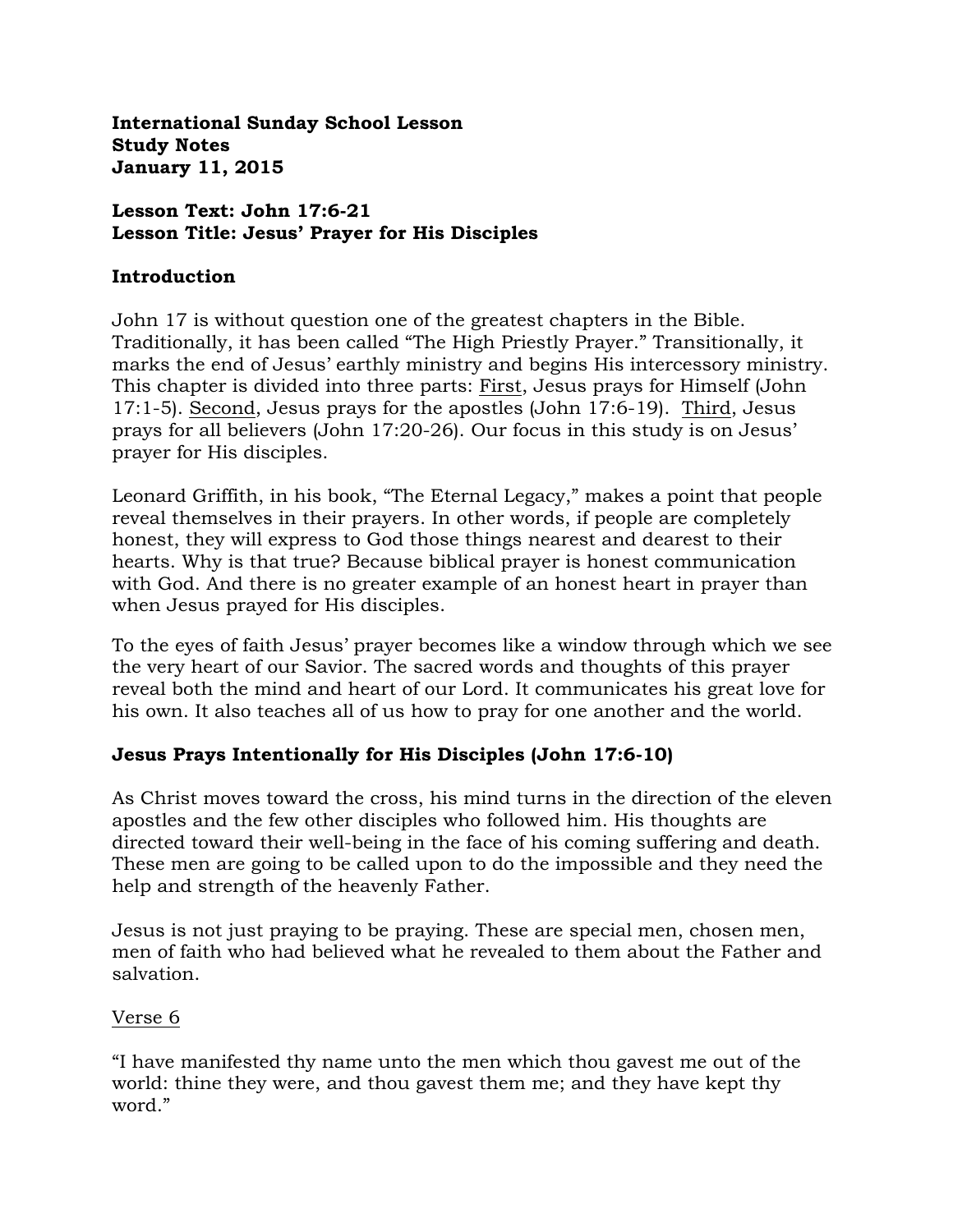Talking to the Father, Jesus prays, "I have manifested thy name unto the men which thou gavest me out of the world..." Christ "manifested" or "made the name of the Father appear" to these men who would have otherwise never known God. These disciples were men enlightened by the truth. Theirs was a knowledge unattainable by human intellect. Men can learn medicine, science, mathematics, history and a multitude of other things in this life but they will never know God without knowing Him through the work of Jesus Christ.

When Christ said "manifested thy name," he was speaking about the character of God. Jesus had revealed the true character of God to these men. These men were "given to Jesus" by the Father. They belonged to the Father. Jesus said, "Thine they were." It was God in his matchless and sovereign grace who gave these disciples to be followers of Christ.

"Thou gavest them me" indicates that these disciples were a love gift to from God the Father to God the Son. They belonged where they were because God had given them to His Son. Those of us saved by grace are also a love gift from God the Father to God the Son. It's a blessed thought to know that we belong to Christ because the Father gave us to Him.

"And they have kept thy word" is the main difference between these disciples and the rest of the multitude that followed Jesus. As long as Christ worked miracles and provided food the crowds followed. But when it came time for obedience, the crowd thinned out! That's still true today. Obedience is still a distinguishing mark of true Christians.

#### Verse 7-8

"Now they have known that all things whatsoever thou hast given me are of thee. For I have given unto them the words which thou gavest me; and they have received them, and have known surely that I came out from thee, and they have believed that thou didst send me."

These disciples for whom Christ prayed were not only chosen men, they were also men of faith. Jesus told the Father, "…they have believed that thou didst send me." They "received the words" that Christ spoke unto them. The word "received" means "to take hold of what is offered, to seize, or to grasp." That may seem insignificant to us today but that is still the greatest thing that can be said about anyone in any generation (John 6:29). To "believe" that God the Father sent His only begotten Son into the world is indeed miraculous! And these men "believed." "Believed" means "faith, trust."

"They have known that all things whatsoever thou hast given me are of thee" means that these disciples knew that what they knew about Christ had come from God. These disciples believed Christ was God in the flesh which is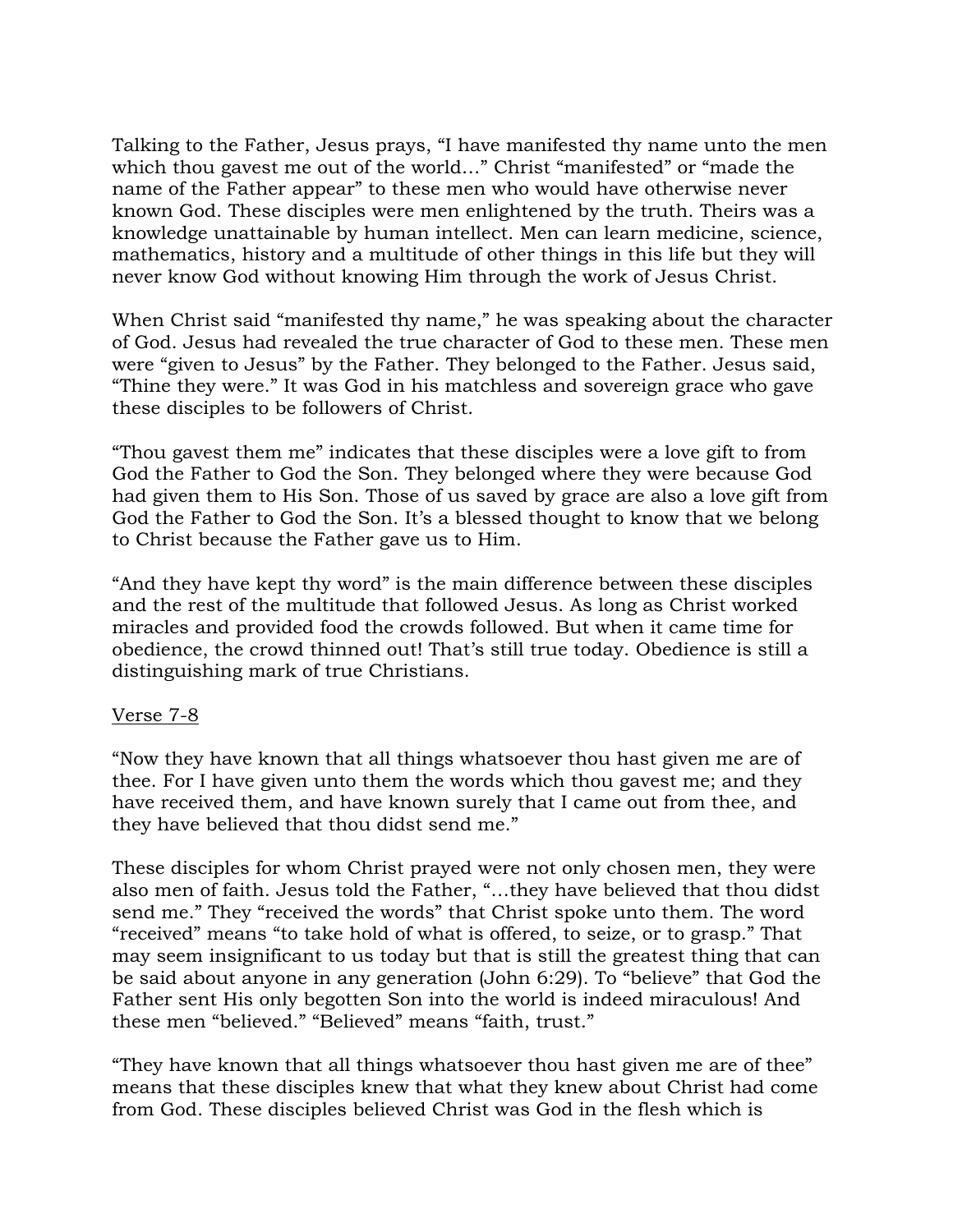essential for salvation. Their faith is real and Christ asks the Father to take care of them. These men were still imperfect men, but their knowledge and belief was enough to enable them to go out in Jesus' name with the message of salvation to all the world. That being true, they are in need of Jesus' prayer.

## Verse 9-10

"I pray for them: I pray not for the world, but for them which thou hast given me; for they are thine. And all mine are thine, and thine are mine; and I am glorified in them."

"Them" of course are Jesus' disciples. Jesus did "not" pray "for the world." That doesn't mean that Jesus doesn't love the world or that he isn't concerned for the world. What it does mean is that Christ's great ministry of prayer is limited for the most part to believers. But before you jump to a conclusion that Jesus doesn't love sinners, ask yourself this question. What better way for sinners to be loved and told about salvation than through believers? In praying "for them which thou has given me," Jesus is actually praying for a work among the lost.

"And all mine are thine, and thine are mine; and I am glorified in them" makes it crystal clear that Christ's disciples are God's personal possession. If you had looked at that little group of disciples you would have probably laughed at the possibility of them doing anything for the Lord. And that is the way the world looks at believers today. But praise the Lord, we who belong to Christ and we belong to God. There is more to God's children than this world will ever recognize. And that is why Jesus intercedes for us today!

"And I am glorified in them" is both amazing and humbling. Jesus is about to go to the cross, die, rise the third day, and then ascend back to the Father in forty days. Since Jesus is about to go back to the Father, the only way he can be glorified is in and through his disciples. Jesus is praying for his disciples and taking care of them because He wants to be glorified in them.

*Note: If the world is going to see the glory of God, they will see it in us. So, don't* fall apart when trouble comes your way. God is a loving Father who purposefully *is working in your life in order to glorify His Son through you.*

# **Jesus Prays Specifically for His Disciples (John 17:11-21)**

An understanding of what Christ prayed for specifically should encourage and challenge us in our Christian living.

1) Jesus Prayed Specifically for His Disciples (John 17:11-19)

Verse 11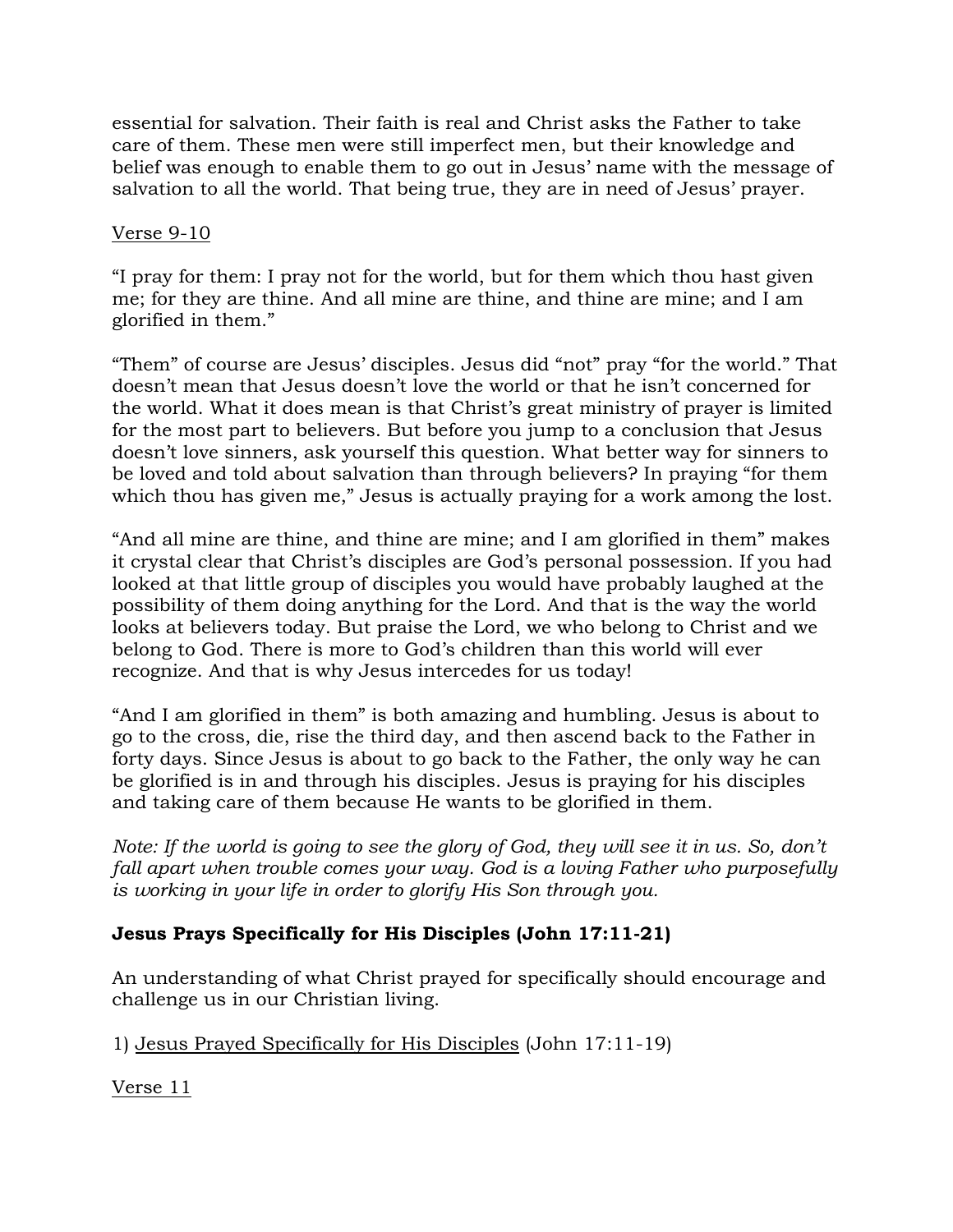"And now I am no more in the world, but these are in the world, and I come to thee. Holy Father, keep through thine own name those whom thou hast given me, that they may be one, as we are."

The words "Holy Father" set the tone for this part of Jesus' prayer. This is the only place in the Bible where this expression appears. Jesus is about to contrast the "Holy Father" with the wicked world in which he is leaving his disciples. "Holy" means "separate." God the Father is "holy" and thus able to separate or keep the disciples separate from this evil world.

"And now I am no more in the world" means Jesus is about to die and return to the Father. He will no longer be with his disciples. The "world" in John's Gospel, is that system, whether political, social, cultural, or spiritual. "These," meaning his disciples, "are in the world." They will continue to live in the world system after Jesus returns to His Father. During Jesus' earthly ministry he had kept his disciples and protected them, but now he is going away and he commits them to the protective care of his Father.

"Keep through thine own name those whom thou hast given me" is Jesus' request to the Father to protect the disciples morally and spiritually. The word "keep" means "to guard or keep an eye upon." Jesus is praying for the Father to do divine surveillance upon these vulnerable disciples.

How does God protect us in the wicked world system? He "keeps" us "through his own name." God's "name" is everything He is. So Jesus prays that the disciples would be kept by the total character and nature of God. And the result of that would be that the disciples would "be one" just as God the Father and Jesus are one.

*Note: So many disciples are so worldly that you can't tell them apart from the world. Christians are chosen out of the world and it is ridiculous to go back into the world and confuse the issue.*

# Verse 12

"While I was with them in the world, I kept them in thy name: those that thou gavest me I have kept, and none of them is lost, but the son of perdition; that the scripture might be fulfilled."

Jesus repeats what he has just prayed in verse 11, "While I was with them in the world, I kept them in thy name: those that thou gavest me I have kept…" Jesus always came to the rescue of his disciples when they were in danger or faced with temptation. A great example of Jesus' protection of his disciples is seen in John 18 where the Roman soldiers came to arrest Jesus. Peter's attempt to behead a Roman soldier could have resulted in death for all Jesus' followers had not Jesus spoken and calmed the situation.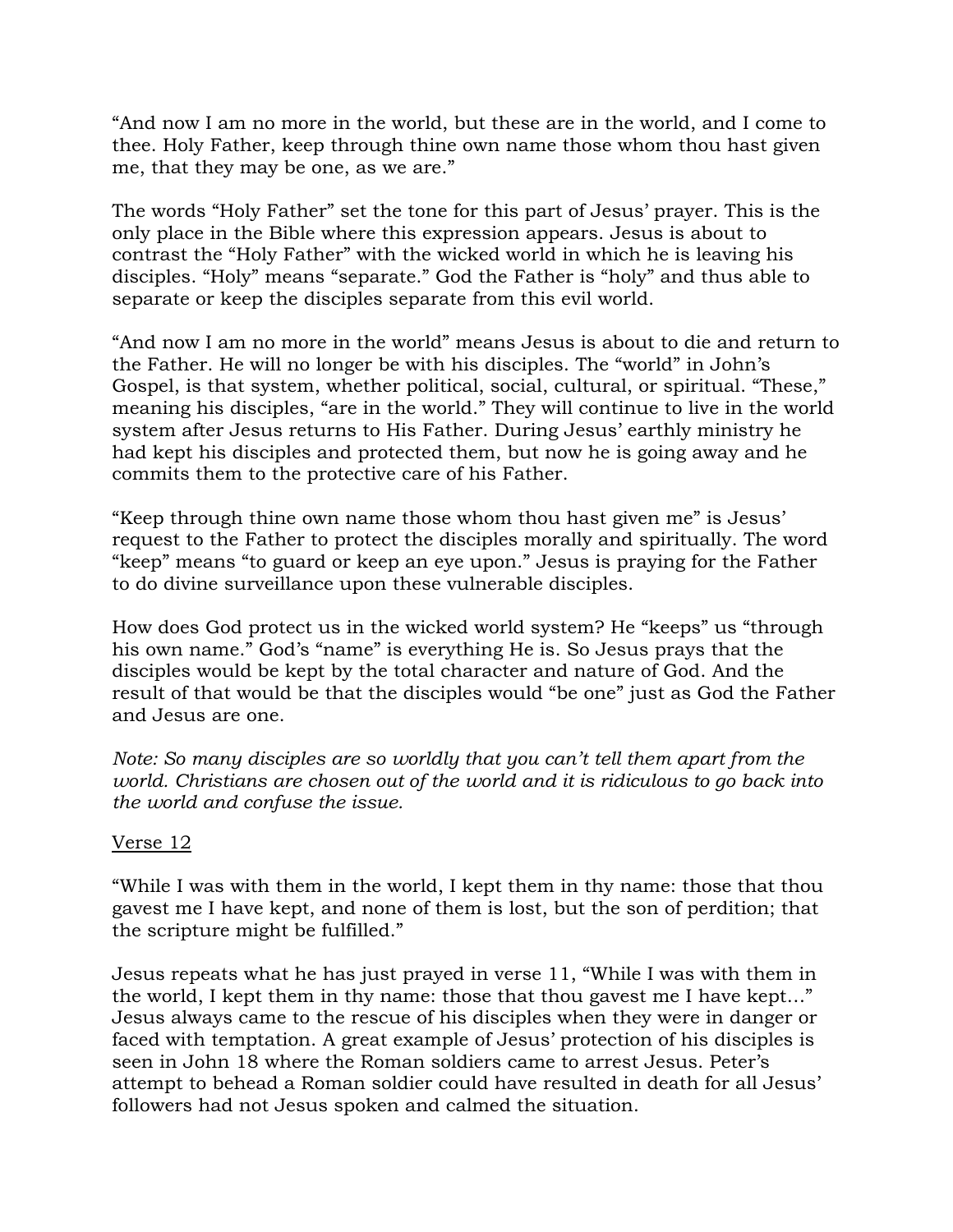Jesus "kept" everyone that the Father had given him in salvation. "None of them is lost." Jesus never loses one soul that the Father gave him for salvation (John 6:39). There is no such thing as a believer ever being saved and lost again. That can't happen according to the Bible. And to say otherwise is to question Jesus when he said, "None of them is lost." But then someone might ask about "the son of perdition" which of course is a reference to Judas Iscariot. When Jesus said, "but the son of perdition" is he saying he had Judas at one time but lost him? The answer is no. Judas was never a true disciple of Jesus. He was a "son of perdition" from birth. "Perdition" means "ruin, loss, damnable, destruction." The word implies that from birth Judas was headed to perdition, to damnable destruction. In fact, Jesus said, *"The Son of man goeth as it is written of him: but woe unto that man by whom the Son of man is betrayed! it had been good for that man if he had not been born. Then Judas, which betrayed him, answered and said, Master, is it I? He said unto him, Thou hast said" (Matthew 26:24-25).*

"That the scripture might be fulfilled" is a reference to Psalm 41:9 and Psalm 109:4-13. These psalms prophecy in detail the betrayal of Judas Iscariot. That was all in the plan of God. Jesus knew before the foundation of the world that Judas was a betrayer and would never be a true disciple of Christ.

#### Verse 13

"And now come I to thee; and these things I speak in the world, that they might have my joy fulfilled in themselves."

"And now come I to thee" means Jesus is going to die and go back to the Father. And he is asking the Father while he is still "in the world" to give his disciples "joy." The word "joy" is "cheerfulness, delight, gladness." Jesus prayed specifically that his disciples "might have his joy fulfilled in themselves." While the disciples had much hardship to face in the coming hours and day, they would ultimately experience "Christ's joy" for which Jesus prayed.

Jesus wanted the disciples to experience "my joy" or His joy. What was Jesus' joy? Christ's "joy" was in knowing that he was in a love relationship with the Father and that the Father was caring for and protecting him. Jesus wanted his disciples to experience the same gladness he experienced that was essentially knowledge that he was loved and cared for by the Father.

#### Verse14

"I have given them thy word; and the world hath hated them, because they are not of the world, even as I am not of the world."

Again, Jesus prayed for the disciples protection while they were in the "world."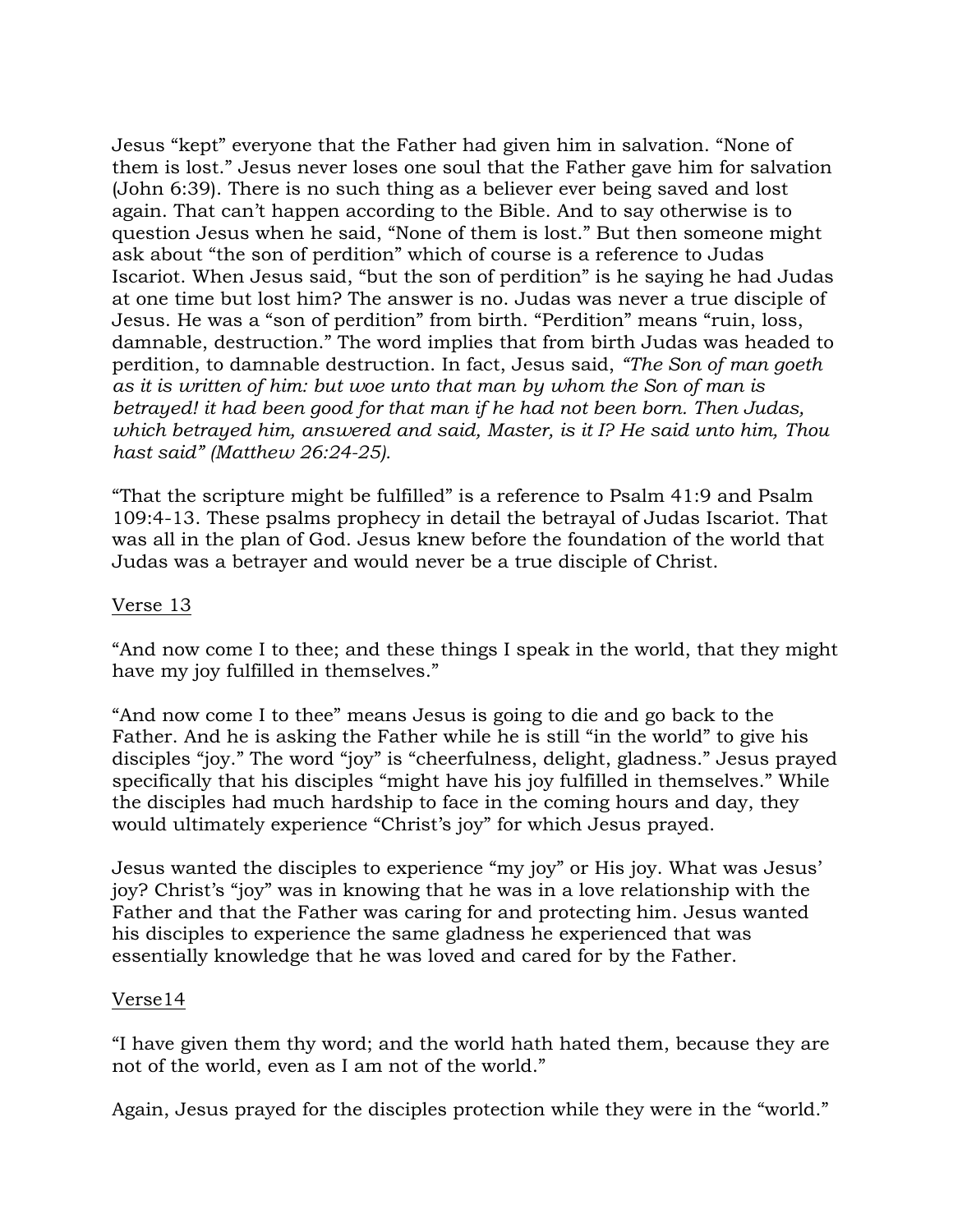Because the disciples were not part of the world system they were hated by the world. Presently, the "world" is Satan's domain and is always hostile towards believers. This hostility may break out in *temptation* or *persecution*. A worldly Christian is a degrader of Jesus Christ because Christ said, "I am not of the world." Christ needs us in this world to be salt and light so He prays that we be kept from the evil one, Satan.

#### Verse 15

"I pray not that thou shouldest take them out of the world, but that thou shouldest keep them from the evil."

Jesus doesn't pray that the disciples be removed from the "world." Jesus never prayed that His disciples might find an escape from the difficulties of life. But He did pray that the Father would "keep them from the evil." He prayed for their victory.

*Question: Have you stopped to think about how many evil things in life you have been kept from because of Jesus' prayer?* 

### Verse 16-19

"They are not of the world, even as I am not of the world. Sanctify them through thy truth: thy word is truth. As thou hast sent me into the world, even so have I also sent them into the world. And for their sakes I sanctify myself, that they also might be sanctified through the truth."

In these verses Jesus prays for the sanctification of the disciples. Don't let the word sanctification scare you. It is a biblical term. First, Jesus said, "They are not of the world, even as I am not of the world." That means that neither Jesus nor his disciples belonged to the current world system. Second, "sanctify" means "to make holy, set apart." To be sanctified does not mean that one becomes a "holier-than-thou" type of person who has reached sinless perfection. For the disciples to be "sanctified" would be they would be "set apart" for the Lord's service. Third, the source of their sanctification would be "thy truth," or God's Word. Everything God's Word has to say is true. The word of God has a transforming power about it that separates the believer from all that is false, evil, and unholy. Fourth, the disciples needed sanctification because just as the Father "sent" Jesus "into the world," Jesus "also sent them into the world."

"And for their sakes I sanctify myself, that they also might be sanctified through the truth" is Christ speaking of consecrating or setting apart himself to do the Father's will. Certainly Jesus did not "sanctify" himself because of sin for he was perfect. Rather, for the benefit of his disciples they witnessed him consecrate and dedicate himself to the work the Father sent him to do.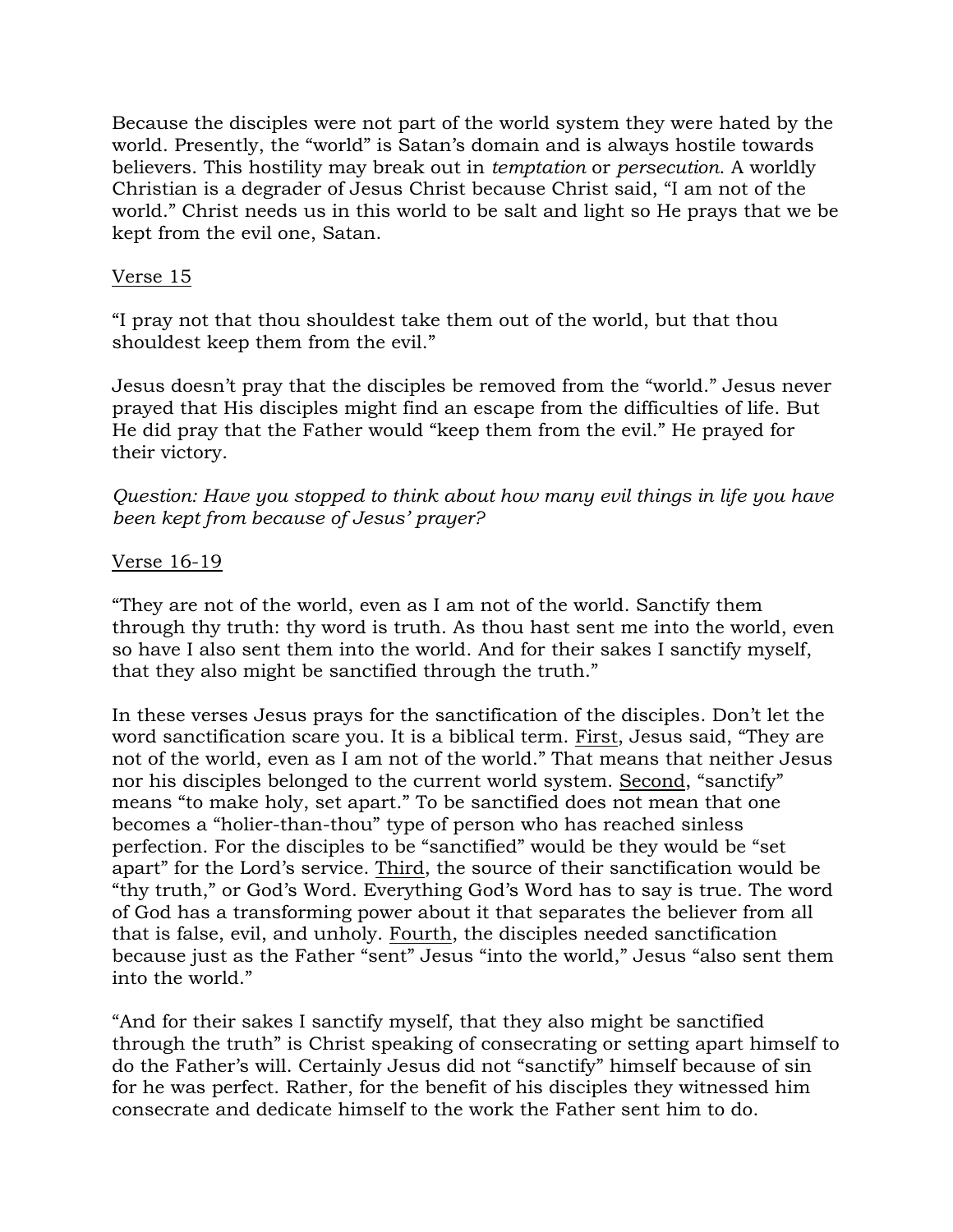# 2) Jesus Prayed Specifically for All Believers (John 17:20-21)

#### Verse 20-21

"Neither pray I for these alone, but for them also which shall believe on me through their word; That they all may be one; as thou, Father, art in me, and I in thee, that they also may be one in us: that the world may believe that thou hast sent me.

In the first part of Jesus' prayer, Jesus was thinking primarily of those men standing around him. But now he looks across the future years and sees a great multitude of people who have trusted him for salvation in part because of the witness of the first disciples for whom Jesus prayed. That's why he said, "Neither pray I for these alone, but for them also which shall believe on me through their word."

"That they all may be one; as thou, Father, art in me, and I in thee, that they also may be one in us" is Jesus' prayer for the unity of his church. Jesus knew the lost world would not be won to Christ through the political power of the church. The "world" would only "believe" God had sent Jesus into the world as they watched the church function "as one."

What kind of "oneness" is Jesus praying for? Does he want us to all agree on everything? No. Jesus knew the necessary divisions that would exist throughout the centuries in his church. He knew that our sinfulness would not allow us all to agree on every doctrine or topic of concern. Jesus is here praying for any Bible believing local church that preaches and teaches salvation by grace. He is praying for peace and unity within these local congregations of people. And when the sinner looks on that local church or enters the door of that local church, they will see that these people should not, would not, and could not be gathered together in worship unless something miraculous had taken place. The results is that the sinner, because of the churches unity, will sense Christ in the midst of his people, and they will call upon the name of the Lord and be saved.

# **Conclusion**

How would you feel if you could, at this very moment, have Jesus bow beside you or take you by the hand and pray for you? What would it do to you if you could actually hear Jesus call your name out to God the Father in prayer? Well, that will never happen in this life, but it actually did for the disciples. And it changed their lives.

Although we can't hear or see Christ pray for us, know that he is this very moment praying for us. He's praying about who we are, were we are, and what